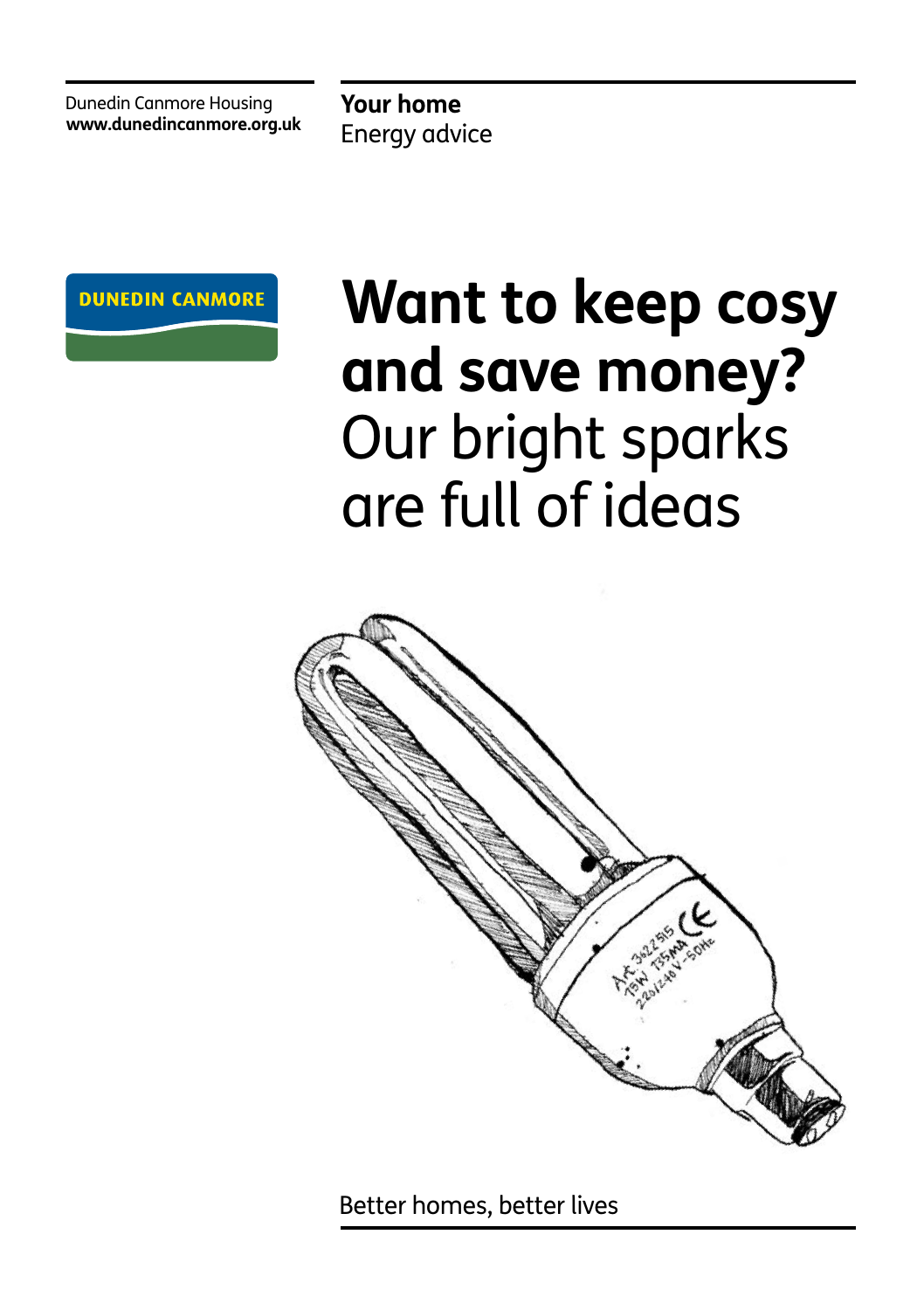We can produce information on request in large print, Braille, tape and on disk. It is also available in other languages. If you need information in any of these formats please contact us on Freephone 0800 479 7979.

如果你向我們提出要求,我們可以為你提供本資訊的其他語言的版本,或者是盲文或 磁帶。如果你需要本資訊的任何一種這些版式的版本,請聯繫我們,電話號碼是 0800 479 7979

Si vous nous le demandez, nous pouvons vous remettre ces informations en d'autres langues, en braille ou sur cassette. Si vous souhaitez que ces informations vous soient fournies sous l'un de ces formats, contactez-nous en composant le 0800 479 7979.

جنانچه مغل پاشید می توانید این مطالب را به فارسی با زبان های دیگر او اهمچنین بریل و با بر اروی نوار كاست دریافت دارید. در صورت نیاز خواهشمندیم با شماره نلفن 7979 479 0800 با ما تماس ابگیر پدر

ਜੇ ਤੁਸੀਂ ਸਾਨੂੰ ਬੇਨਤੀ ਕਰੋਂ ਤਾਂ ਅਸੀਂ ਤੁਹਾਨੂੰ ਇਹ ਜਾਣਕਾਰੀ ਹੋਰ ਭਾਸ਼ਾਵਾਂ, ਬ੍ਰੇਲ (ਨੇਤੁਹੀਣਾਂ ਲਈ ਭਾਸ਼ਾ) ਵਿੱਚ, ਜਾਂ ਟੇਪ ਉਪਰ ਦੇ ਸਕਦੇ ਹਾਂ। ਜੇ ਤੁਹਾਨੂੰ ਇਨ੍ਹਾਂ ਵਿੱਚੋਂ ਕਿਸੇ ਰੂਪ ਵਿੱਚ ਚਾਹੀਦੀ ਹੋਵੇ, ਤਾਂ ਕਿਰਪਾ ਕਰਕੇ ਸਾਡੇ ਨਾਲ 0800 479 7979 ਨੰਬਰ ਤੇ ਸੰਪਰਕ ਕਰੋ।

Na Pana/Pani życzenie możemy zapewnić te informacje w innych jezykach. alfabetem Braille'a lub na kasecie. Jeśli chciał(a)by Pan(i) uzyskać te informacie w którejś z tych form, prosimy skontaktować się z nami pod numerem telefonu 0800 479 7979

Haddii aad na weydiisato waxaanu warbixintan kugu siin karaa iyadoo ku qoran luugad kale, farta ay dadka indhaha la' akhriyaan ama cajalad ku duuban. Haddii aad jeclaan lahayd in warbxintan lagugu siiyo mid ka mid ah gaababkaas, fadlan nagala soo xidhiidh telefoonka 0800 479 7979.

По вашей просьбе данная информация может быть предоставлена на других языках, шрифтом Брайля или в аудиозаписи. Если вам требуется информация в одном из этих форматов, позвоните нам по номеру 0800 479 7979.

### **The same energy and money with what we can help you with what we can help you with what we can help you with what with Your home 1. Draught excluding the losing heat through excluding heat through excluding heat through excluding heat through**  $\sim$

We believe everyone should feel  $w = mc$  and  $a$  and  $w = mc$  in their safe, warm and comfortable in their **home – but we also understand that** the cost of heating and running a con quickly mount un home can quickly mount up. eneve everyone should reet ost or neuting und running a  $\mathbf{r}$  can quiently mount up.

£3 per year and turning off your lights when you're not in **This booklet has some simple tips**  a room could save you are said. **3. Turn it off** – try not to leave unnecessary lights on or For more detailed advice give us a call on 0131 478 8888.  $t_{\rm max}$  systems. Some satisfies and digital TV recorders however however however however however  $\frac{1}{2}$ on how to save on your energy bills. w to suve on your ellergy bills. the secure satellite and digital TV recorders however

### **By remembering to turn off appliances left on standby you Need to contact us? 4. Kitchen tips** – you can save over £55 a year just by being

- call us 24/7 on **0131 478 8888** can be following tips can be found to form the following tips can be found to for
- **4. Kitchen tips** you can save over £55 a year just by being  $\blacksquare$  Talk to your housing officer
- $\theta$  Write to us at Dunedin Canmore Housing, 8 New Mart Road, Edinburgh, EH14 1RL

**could save between**  $\mathcal{S}_{\mathcal{A}}$  **and**  $\mathcal{S}_{\mathcal{B}}$  **per year.** 

 $\mathbf{r} = \mathbf{r} \cdot \mathbf{r}$  set your wash at 30°C set  $\mathbf{r} = \mathbf{r} \cdot \mathbf{r}$  $\bullet$  You can also visit us online: www.dunedincanmore.org.uk or send an email to: **FIRM AND LITE A HEAD CONCRETE A SHOWER THE SHOWER SHOWER SHOWER SHOWER SHOWER SHOWER SHOWER SHOWER SHOWER SHOWER SHOWER SHOWER SHOWER SHOWER SHOWER SHOWER SHOWER SHOWER SHOWER SHOWER SHOWER SHOWER SHOWER SHOWER SHOWER SHO** straight free automourned corgan

 **5. Get a head** – if you've got a shower that takes hot water straight from your boiler or hot water tank (rather than an

electric shower  $\epsilon$  shower in the able to fit a water-effect a water-effect a water-effect a water-effect a watershower head and that could reduce your hot water usage

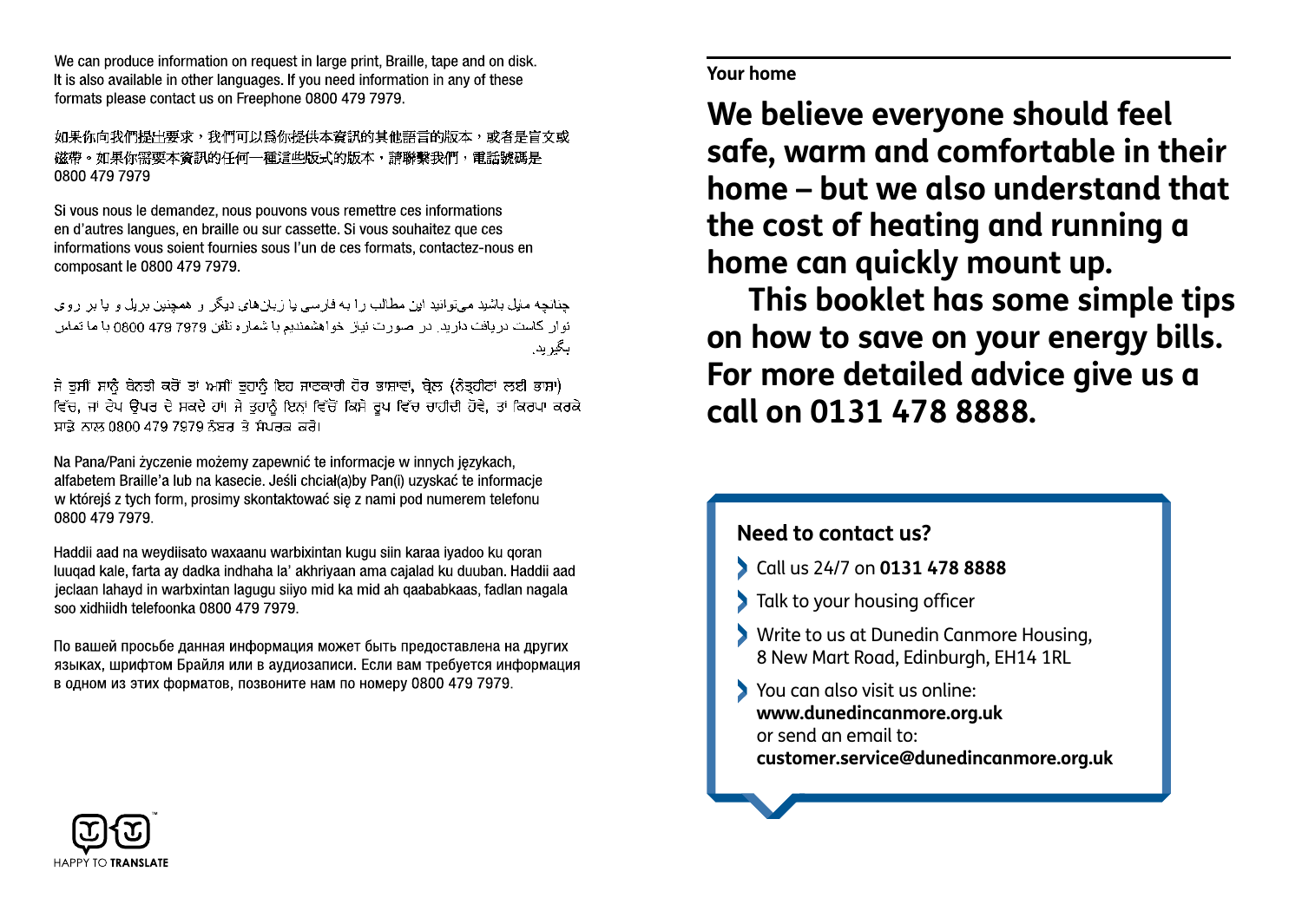**Top tips to save energy and money What we can help you with Top tips to save energy and money What we can help you with**

- **1. Draught excluding** you may be losing heat through **1. Draught excluding** you may be losing heat through windows and doors. Curtains can help exclude draughts from windows and doors. Curtains can help exclude draughts from windows, you can reduce heat loss by 25% just by closing windows, you can reduce heat loss by 25% just by closing them.
- **2. Lighten your load**  use low-energy light bulbs a simple **2. Lighten your load**  use low-energy light bulbs a simple cost effective tip that really works. The difference between cost effective tip that really works. The difference between a normal light bulb and an energy efficient one is around a normal light bulb and an energy efficient one is around £3 per year and turning off your lights when you're not in £3 per year and turning off your lights when you're not in a room could save you around £15 a year. a room could save you around £15 a year.
- **3. Turn it off** try not to leave unnecessary lights on or **3. Turn it off** try not to leave unnecessary lights on or appliances plugged-in or on standby. Almost every electrical appliances plugged-in or on standby. Almost every electrical appliance can be turned off at the mains without upsetting appliance can be turned off at the mains without upsetting their systems. Some satellite and digital TV recorders however their systems. Some satellite and digital TV recorders however may need to be left plugged in order to keep track of any may need to be left plugged in order to keep track of any programmes you want to record. programmes you want to record.

# **By remembering to turn off appliances left on standby you By remembering to turn off appliances left on standby you could save between £50 and £90 per year. could save between £50 and £90 per year.**

- **4. Kitchen tips** you can save over £55 a year just by being **4. Kitchen tips** you can save over £55 a year just by being careful how you use your appliances. The following tips can careful how you use your appliances. The following tips can help you reach this saving: help you reach this saving:
- set your washing machine to wash at 30°C set your washing machine to wash at 30°C
- use a bowl to wash up rather than leaving the hot tap running use a bowl to wash up rather than leaving the hot tap running
- don't fill your kettle right up every time just boil the amount don't fill your kettle right up every time just boil the amount of water you need. of water you need.
- **5. Get a head**  if you've got a shower that takes hot water **5. Get a head**  if you've got a shower that takes hot water straight from your boiler or hot water tank (rather than an straight from your boiler or hot water tank (rather than an electric shower) then you may be able to fit a water-efficient electric shower) then you may be able to fit a water-efficient shower head and that could reduce your hot water usage shower head and that could reduce your hot water usage

whilst still maintaining the sensation of a powerful shower. whilst still maintaining the sensation of a powerful shower. Also one minute less in the shower each day can save you Also one minute less in the shower each day can save you around £10 over the year. Try to get your showers down to around £10 over the year. Try to get your showers down to five minutes and watch your energy bills fall. five minutes and watch your energy bills fall.

 **6. Heating controls** – if you have a thermostat, make sure you **6. Heating controls** – if you have a thermostat, make sure you know how to use it properly. The recommended temperature know how to use it properly. The recommended temperature is between 18-21°C, so where possible try to stick to this is between 18-21°C, so where possible try to stick to this (we understand that everyone has different comfort levels). (we understand that everyone has different comfort levels).

## **Additionally, by turning down your room thermostat by just Additionally, by turning down your room thermostat by just one degree you could save around £65 per year. one degree you could save around £65 per year.**

 **7. Shop to save** – when replacing your white goods (cookers, **7. Shop to save** – when replacing your white goods (cookers, ovens, fridges, washing machines or dish washers) look for ovens, fridges, washing machines or dish washers) look for A or A+ energy rated products to save yourself in the long A or A+ energy rated products to save yourself in the long term. Smaller A or A+ rated LED or LCD TVs cost up to ten times less to run than larger plasma screen TVs. times less to run than larger plasma screen TVs.

### **Do you need more advice? Do you need more advice?**

We have four dedicated Energy Advisors working across our We have four dedicated Energy Advisors working across our communities who are committed to helping our customers save communities who are committed to helping our customers save money on energy bills. They can carry out personalised visits to money on energy bills. They can carry out personalised visits to check that you're getting the most out of your appliances, that check that you're getting the most out of your appliances, that you're on the best utility tariff with your supplier, and offer you you're on the best utility tariff with your supplier, and offer you additional energy advice. If you'd like to arrange a visit please additional energy advice. If you'd like to arrange a visit please call us on **0131 478 8888**. call us on **0131 478 8888**.

You can also visit **www.energysavingstrust.org.uk** for more You can also visit **www.energysavingstrust.org.uk** for more free and helpful advice on saving energy around the home. free and helpful advice on saving energy around the home.